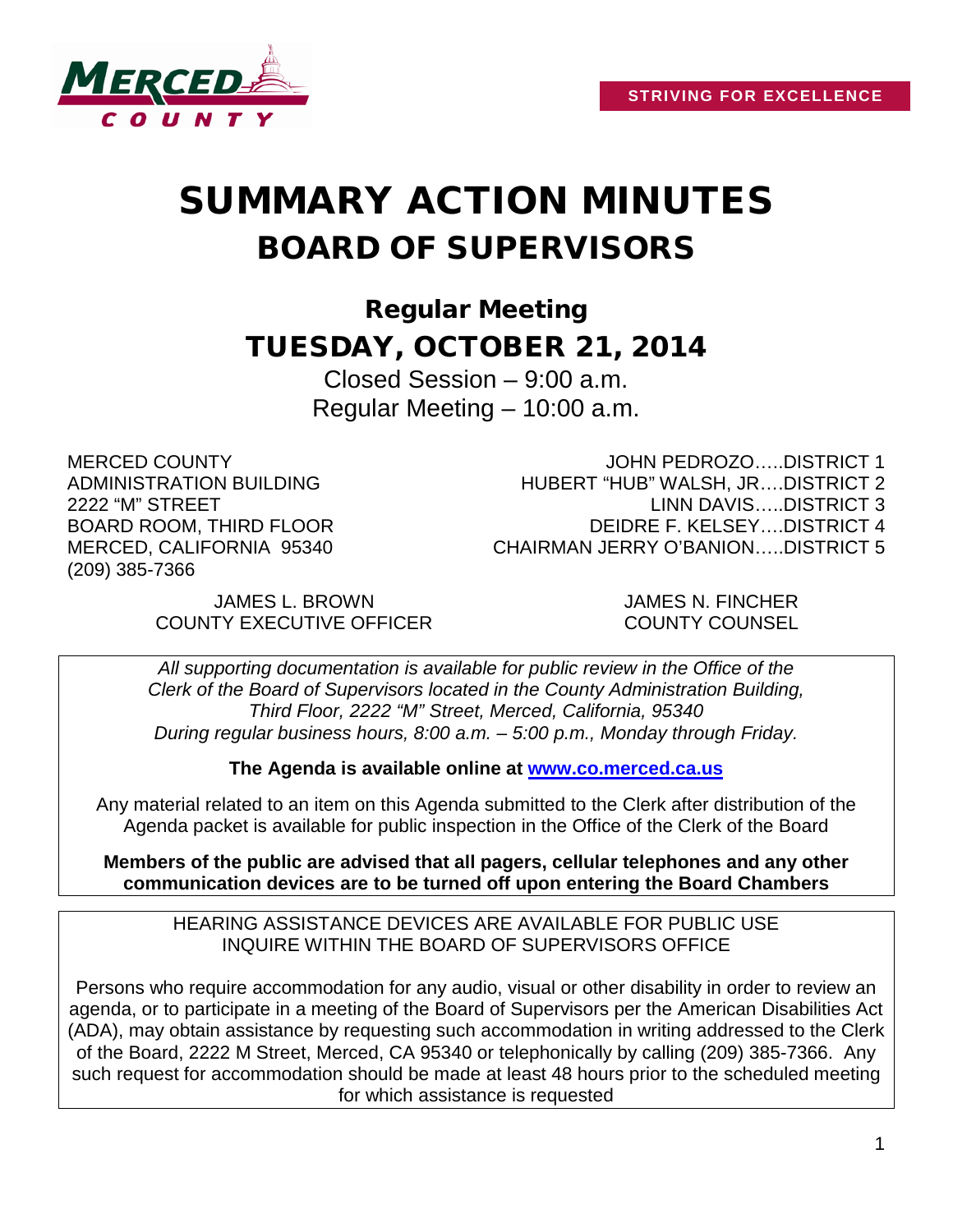The Agenda is divided into three sections:

**CONSENT CALENDAR** – These matters include routine financial and administrative action and usually are approved by a single vote.

**SCHEDULED ITEMS** – These items are noticed hearings, work sessions and public hearings.

**REGULAR CALENDAR** – These items include significant policy and administration actions. Immediately after approval of the CONSENT CALENDAR, if the time of the hearing of SCHEDULED ITEMS has not arrived, the REGULAR CALENDAR will be considered.

## SCHEDULED ITEMS

## 9:00 A. M. **THE PUBLIC IS INVITED TO SPEAK ON ANY ITEM ON THE AGENDA-TESTIMONY IS LIMITED TO THREE MINUTES PER PERSON**

**CLOSED SESSION - CONFERENCE WITH REAL PROPERTY NEGOTIATOR:** It is the intention of the Board to meet in Closed Session concerning a Conference with Real Property Negotiator(s) Mark Hendrickson, Director-Community & Economic Development pursuant to Government Code Section 54956.8 as follows:

**Property:** 1) Building 759 at Castle Commerce Center and; 2) Building 1350 and 130 acres of barren land at Castle Commerce Center

**Agency Negotiator:** Mark Hendrickson, Director Community and Economic Development

**THE BOARD RECESSED AT 9:00 A.M. AND RECONVENED AT 10:00 A.M. WITH SUPERVISOR KELSEY NOT PRESENT AND THE CHAIRMAN ADVISED STAFF WAS GIVEN DIRECTION.**

## **GOVERNMENT CODE SECTION 54950 COMPLIANCE (LATE AGENDA ITEMS)**

10:00 A. M. **PLEDGE OF ALLEGIANCE PUBLIC OPPORTUNITY TO SPEAK ON ANY MATTER OF PUBLIC INTEREST WITHIN THE BOARD'S JURISDICTION INCLUDING ITEMS ON THE BOARD'S AGENDA, EXCEPT FOR THOSE ITEMS SPECIFICALLY SCHEDULED AS PUBLIC HEARINGS** (Testimony limited to three minutes per person)

## *REVIEW BOARD ORDER – SEE PAGE 8*

#### **PRESENTATIONS**

Water Update - presentations by the Water Committee:

1. Draft groundwater ordinance - Provide an update and possible direction regarding a draft groundwater ordinance in Merced County.

## *REVIEW BOARD ORDER – SEE PAGES 8 AND 9*

2. CalHOME Grant Application Update - Determine whether there is a Board interest to further research and develop a potential residential well recovery program and if there is, ask staff to return to the Board with options for a program structure, eligibility requirements, and funding.

## *REVIEW BOARD ORDER – SEE PAGE 9*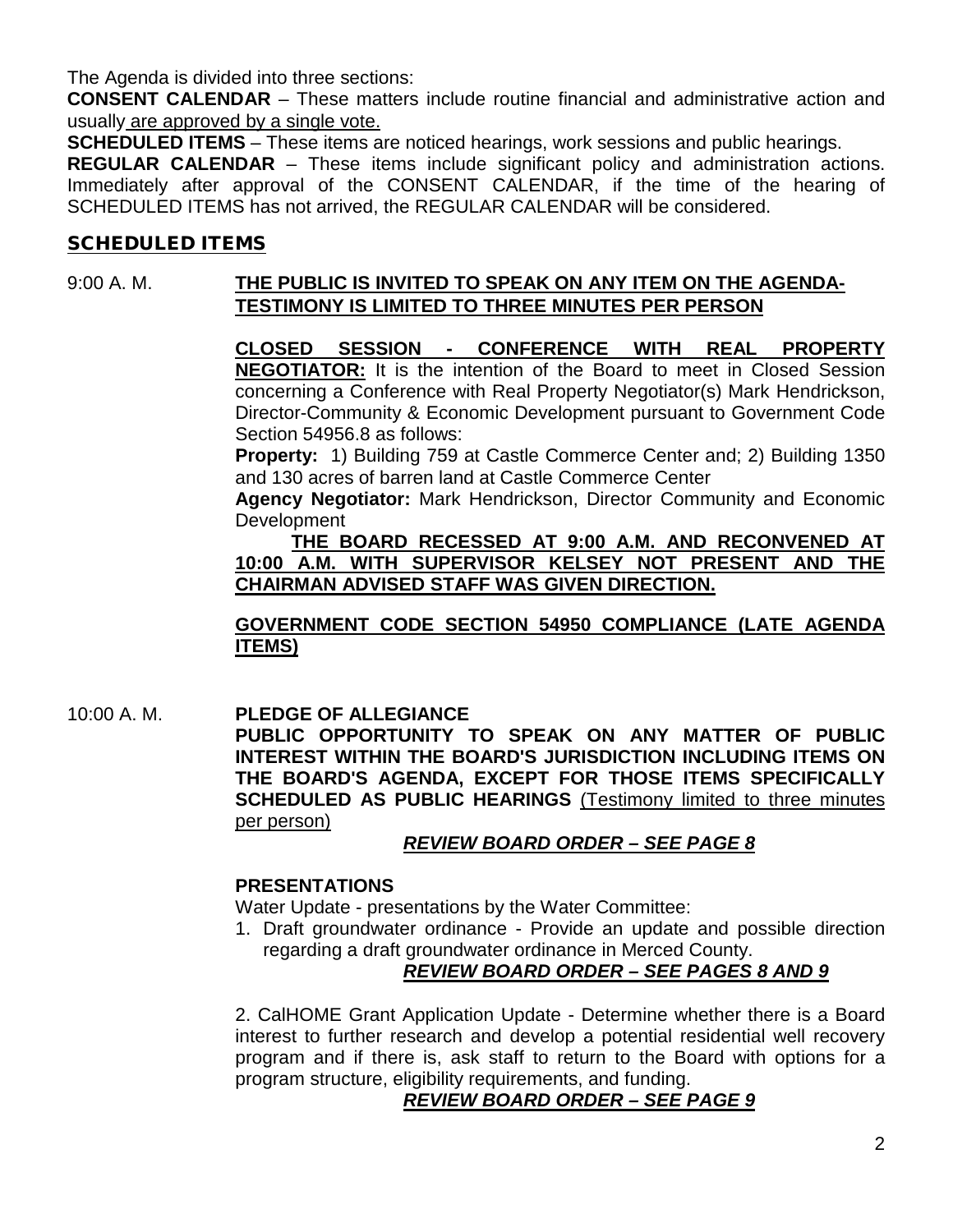## **PUBLIC HEARINGS:**

## **PUBLIC WORKS - PUBLIC HEARING - PROPOSED RESOLUTION**

To consider a Resolution for the general vacation of a portion of Dry Creek Road in the Snelling area.

**RECOMMENDATION:** 1) Open Public Hearing and accept public comments; 2) Close Public Hearing; 3) Adopt the Resolution for the General Vacation of a portion of Dry Creek Road, located in the Snelling area; and 4) Instruct the Board Clerk to record a certified copy of the Resolution.

## *REVIEW BOARD ORDER – SEE PAGE 9*

## **HEALTH - PUBLIC HEARING - SECOND READING OF PROPOSED ORDINANCE AND POSSIBLE ADOPTION**

Conduct a second reading of an ordinance entitled "An Ordinance To Establish Ambulance Service Exclusive Operating Areas To Include Provisions For Ambulance Service Licensing And Operations, And Convalescent Transport Provider Licensing And Operations" (Amends Ordinance No. 1911 and Merced County Code Chapter 9.44)

**RECOMMENDATION:** 1) Waive further reading of the Ordinance; 2) Open Public Hearing, receive comments and close public Hearing; and 3) adopt Ordinance.

## *REVIEW BOARD ORDER – SEE PAGE 10*

## **REPORTS/BOARD DIRECTION**

County Executive Officer, County Counsel, Board of Supervisors Members

## CONSENT CALENDAR (Items # 1-19 **APPROVED AS RECOMMENDED AYES: 5, 1, 2, 3, NOT PRESENT: 4**

## Public Works

1. Ratify Change Order No. 1 and Change Order No. 2 to Contract No. 2014034 in the amount of \$124,947 and \$70,000 respectively, to Emmett Valley Construction, Inc. for the White Rock Road & Le Grand Road Reconstruction Project in the Le Grand area.

## Ag. Commissioner

2. Approve and authorize the Chairman to sign Renewal Contract No. 2009259 with California Dept. of Food & Ag. for Quarterly Federal Egg Quality Control Surveillance Inspections.

## Human Services Agency

3. Authorize Human Services Agency to accept donations for the Operations Holidays toy drive with the possibility of some donations to be deposited, but they will be earmarked for Operations Holidays gift purchases and no other use; and authorize the Human Services Agency to conduct toy drives on behalf of foster youth and disadvantaged children from October 1, 2014 through December 31, 2014.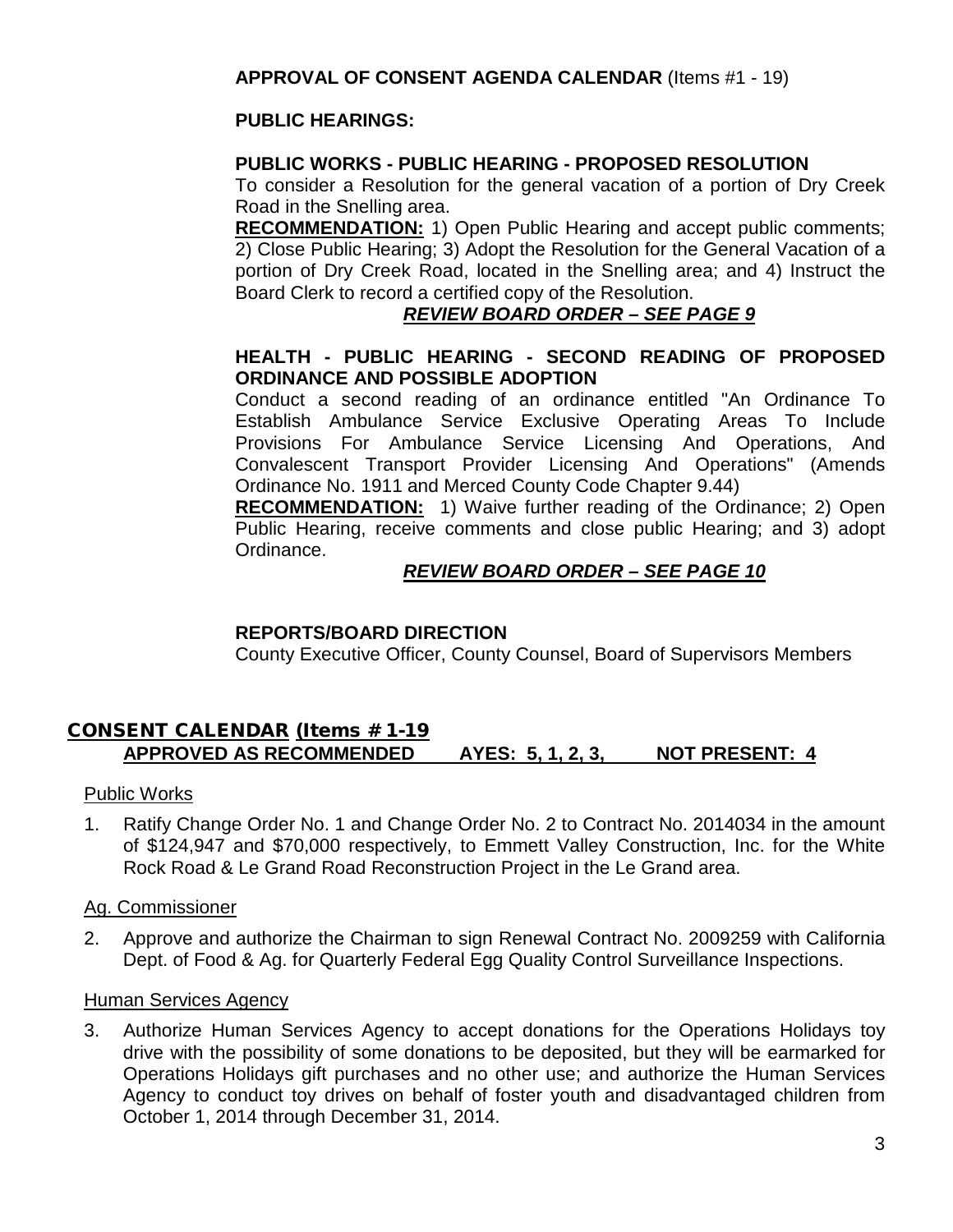- 4. Approve and authorize the Chairman to sign Renewal Contract No. 2009103 with HyWay 59 Properties, L.P. for the lease of 2777 N. Highway 59, Merced, CA for the Adult Services Program for the period of October 1, 2014 through May 31, 2017 with a total amount of \$195,252.40.
- 5. Approve and authorize the Chairman to sign Renewal Contract No. 2013229 with Make Someone Happy for a Mobile Grocery Service Program.
- 6. Approve and authorize the Chairman to sign Amendment Contract No. 2010079 with Merced County Office of Education-Regional Occupation Program for Vocational Training Services; and approve the related budget transfer. (4/5 Vote Required)

#### Community & Economic Development

7. Authorize the Administrative Services, in coordination with Community & Economic Development Department, to prepare and release a Request for Proposal for services of a qualified contractor to provide Grant Writing, Administration & Implementation of Housing Programs; and return to the Board for contract approval.

## County Counsel

8. Approve and authorize the Chairman to sign Amendment Contract No. 2014124 for Special Services with Rossmann and Moore, LLP increasing compensation by \$50,000 for a total contract sum not to exceed \$100,000.

## Workforce Investment

9. Accept Modification eleven to Contract No. 2011151 extending the term end date from September 30, 2014 to March 31, 2015 of the Workforce Investment Act Disability Employment Initiative under Grant Code 328 providing employment related services to disabled residing in Merced County.

## **Sheriff**

10. Authorize the Sheriff to use the Southeast corner of the County parking lot located on "M" Street and 23rd Street, Friday, November 14, 2014 and Friday, December 5, 2014 from 7:00 a.m. to 3:00 p.m. for the acceptance of donations of toys for the Operation Christmas toy drive for the disadvantaged children in Merced County.

#### Mental Health

11. Authorize Mental Health to accept donations for the Annual Toy Drive, monetary donations will be earmarked for the Toy Drive and used for no other purpose; and authorize the department to conduct Toy Drives on behalf of unserved/underserved and disadvantaged youth from October 1, 2014 until December 31, 2014.

#### District Attorney

12. Approve the District Attorney's participation in the unserved/underserved Victim Advocacy & Outreach Program and authorize the District Attorney to submit the grant application for FY 14/15 for \$156,250; authorize the District Attorney to sign the Grant Award agreement; authorize the Chairman to sign the Certification of Assurance of Compliance; and adopt the resolution.

## **ADOPTED RESOLTUION NO. 2014-104**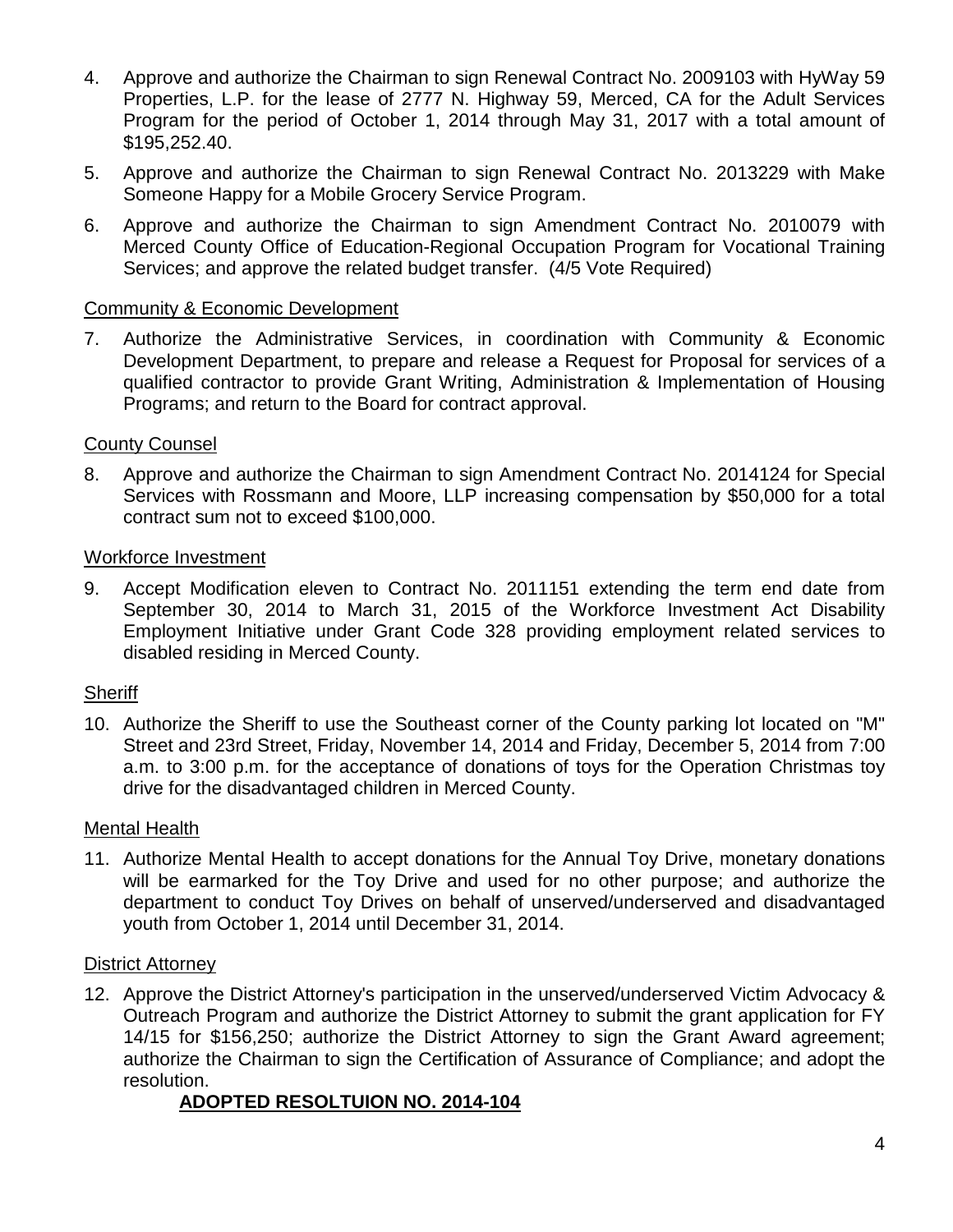#### **Executive Office**

13. Approve travel request received from Sheriff as recommended by Executive Office.

## Board Recognition

- 14. Authorize plaque to Bloss Home in celebration of 100th Anniversary.
- 15. Authorize Certificate of Recognition to Family Resource Council for 20 years of dedicated service to the Community of Merced.
- 16. Authorize Certificates of Recognition to the following individuals for being selected as 2014 Outstanding Senior Volunteers; Juanita Husted, Joe Flores, Richard Frontella, Dee Frontella and Tina Miller.
- 17. Authorize Certificates of Recognition to various individuals for being selected as 2014 Teacher of the Year and School Employee of the Year.
- 18. Authorize Certificate of Recognition to United Way of Merced for 60 years of service to Merced County.
- 19. Authorize Certificate of Recognition to Louise Farley for being selected by The Central California Legal Services, Inc. for outstanding accomplishments.

## REGULAR CALENDAR

## BOARD ACTION

#### PUBLIC WORKS

20. Approve the Boiler Replacement Project at John Latorraca Adult Correctional Facility; approve current funding of \$15,000 to complete design work using retained consultants; and approve the related budget transfer. (4/5 Vote Required)

## **APPROVED AS RECOMMENDED AYES: 5, 1, 2, 3, NOT PRESENT: 4**

#### HEALTH

21. Contract with Berlogar Stevens & Associates for services related to performing an Underground Storage Tank Subsurface Assessment on the property located at 490 S. Hwy 33 in Gustine for the term of October 21, 2014 through April 20, 2015 at a cost not to exceed \$5,900; and approve the related budget transfer. (4/5 Vote Required)

## **AUTHORIZED CONTRACT NO. 2014181 AS RECOMMENDED AYES: 5, 1, 2, 3, NOT PRESENT: 4**

22. Contract with Calif. Dept. of Public Health-Office of Health Equity for CalBRACE model implementation not to exceed \$9,400; and adopt resolution.

## **AUTHORIZED CONTRACT NO. 2014182 AND ADOPTED RESOLUTION NO. 2014-108 AS RECOMMENDED AYES: 5, 1, 2, 3, NOT PRESENT: 4**

23. Authorize Department to provide notice to terminate Contract No. 2008016 with Caremark PCS Health, L.P. for the NACo Prescription Drug Program by October 31, 2014 effective July 31, 2015; and direct staff to explore an agreement with California State Association of Counties Coast to Coast Discount Prescription Drug Program.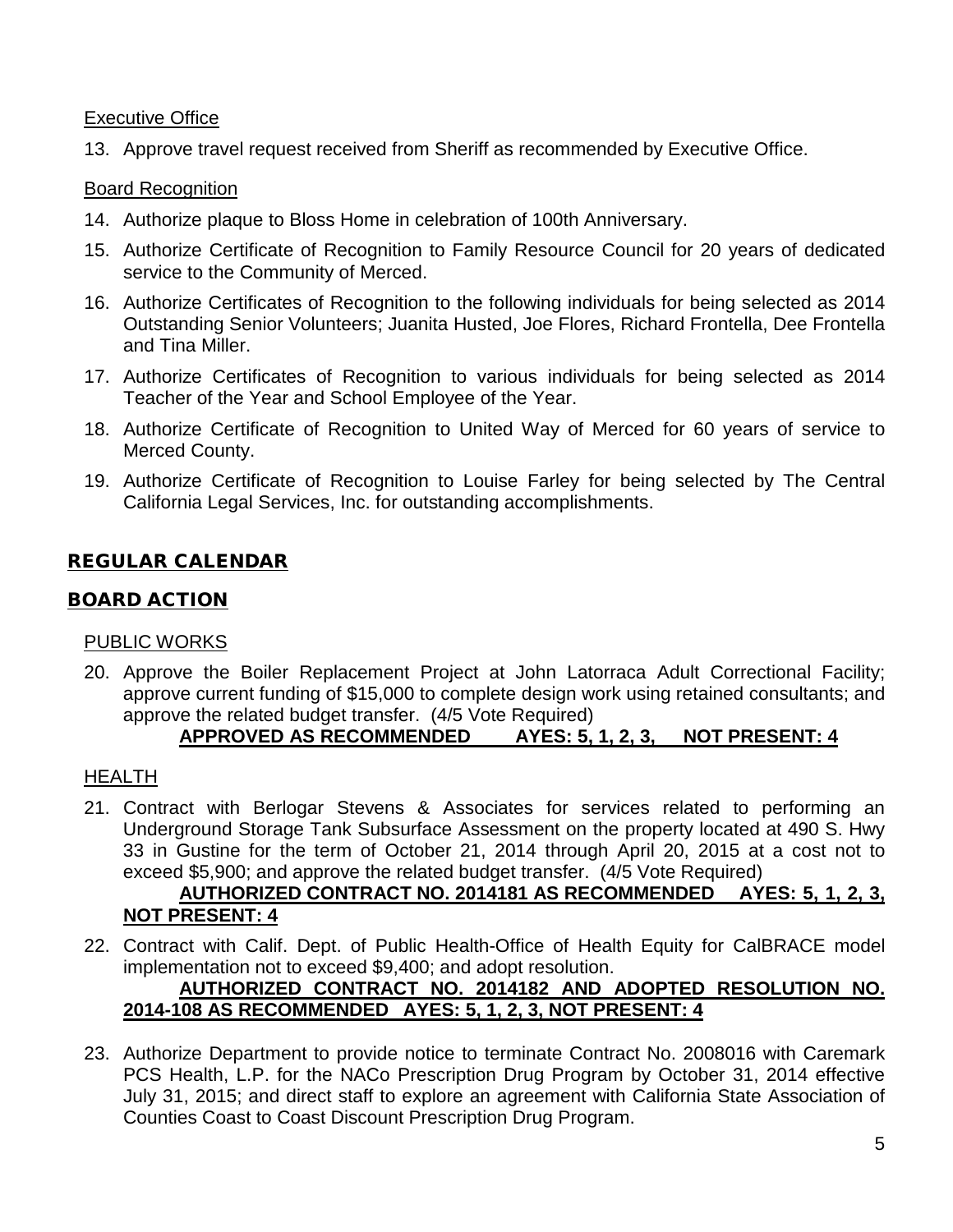## MENTAL HEALTH

## 24. Contract with California Psychiatric Transitions for client placement services.

#### **AUTHORIZED CONTRACT NO. 2014183 AS RECOMMENDED AYES: 5, 1, 2, 3, NOT PRESENT: 4**

#### HUMAN SERVICES AGENCY

25. Authorize Administration Services Support Services in conjunction with HSA to prepare and release an RFP for an instructor for a character development program, to select the most responsive provider for such services and negotiate an agreement; and return to the Board with a negotiated Contract for final approval.

## **APPROVED AS RECOMMENDED AYES: 5, 1, 2, 3, NOT PRESENT: 4**

#### COMMUNITY & ECONOMIC DEVELOPMENT

26. 1) Adopt Resolution authorizing the County to join the Figtree Property Assessed Clean Energy (Figtree PACE) Program, authorizing the California Enterprise Development Authority (CEDA) to conduct contractual assessment proceedings and levy contractual assessments within the County of Merced and authorizing related actions; 2) authorize the Chairman to sign the Indemnification Agreement (Exhibit B); 3) direct appropriate County staff to coordinate with CEDA staff to facilitate operation of the Figtree PACE Program within the County and report back periodically to this Board on the success of such program; and 4) direct CED staff to send a certified copy of this Resolution to Figtree Company, Inc.

## **AUTHORIZED CONTRACT NO. 2014184 AND ADOPTED RESOLUTION NO. 2014-105 AS RECOMMENDED AYES: 5, 1, 2, 3 NOT PRESENT: 4**

27. Adopt Resolution authorizing the Commerce, Aviation and Economic Development Revolving Loan Fund Loan Administration Board name be changed to "Community and Economic Development Revolving Loan Fund Loan Administration Board."

## **ADOPTED RESOLUTION NO. 2014-106 AS RECOMMENDED AYES: 5, 1, 2, 3 NOT PRESENT: 4**

28. Adopt Resolution supporting the proposed San Luis Transmission Project which will provide electricity for the delivery of federal water supplies to Central Valley, Central Coast, and Bay Area residents, businesses, and farms.

## **ADOPTED RESOLUTION NO. 2014-107 AS RECOMMENDED AYES: 5, 1, 2, 3 NOT PRESENT: 4**

#### **SHERIFF**

29. Contract with U.S. Department of Justice to accept funding under the 2014 Edward Byrne memorial Justice Assistance Grant (JAG) program in the amount of \$40,629 to purchase equipment, hardware and software necessary to enhance the Geographical Information System; authorize the Sheriff (or his Designee) to sign the associated grant award documents; and approve the related budget transfer. (4/5 Vote Required)

## **AUTHORIZED CONTRACT NO. 2014185 AS RECOMMENDED AYES: 5, 1, 2, 3, NOT PRESENT: 4**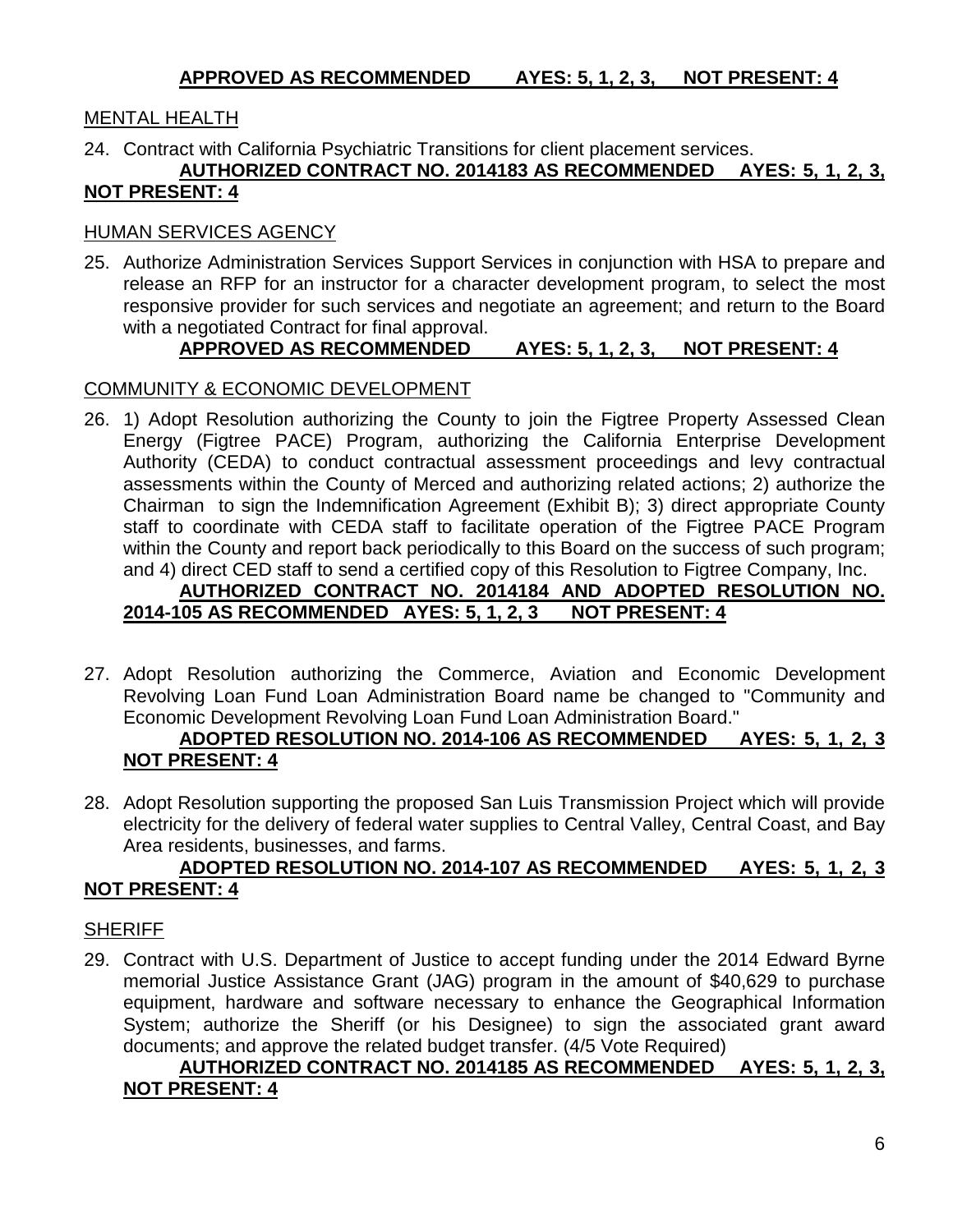30. Contract with NEC Corporation of America for the service and maintenance of the Automated Fingerprint Identification System.

## **AUTHORIZED CONTRACT NO. 2014186 AS RECOMMENDED AYES: 5, 1, 2, 3, NOT PRESENT: 4**

## FIRE

31. Accept award from the FY 14 Emergency Management Performance Grant (EMPG) totaling \$180,514.

## **AUTHORIZED CONTRACT NO. 2014187 AS RECOMMENDED AYES: 5, 1, 2, 3, NOT PRESENT: 4**

## PROBATION

32. Contract with TASER International, Inc. to purchase thirty-eight Tasers and participate in a Taser Assurance Plan (TAP) for Taser replacement.

## **AUTHORIZED CONTRACT NO. 2014188 AS RECOMMENDED AYES: 5, 1, 2, 3, NOT PRESENT: 4**

## **ELECTIONS**

33. Approve and authorize appointments in Lieu of Election for the November 4, 2014 Gubernatorial General Election.

## **APPROVED AS RECOMMENDED AYES: 5, 1, 2, 3, NOT PRESENT: 4**

## EXECUTIVE OFFICE

34. Request the Board to select the California State Association of Counties (CSAC) Board of Directors Member and Alternate Representative for Merced County for the 2014-2015 Association year beginning November 18, 2014.

## *REVIEW BOARD ORDER – SEE PAGE 10*

## BOARD OF SUPERVISORS

35. Authorize \$6,500 from District Five's Special Board Project Funds to be forwarded to Dos Palos Athletic Boosters for a new basketball scoreboard for the Bryant Middle School in Dos Palos.

## **APPROVED AS RECOMMENDED AYES: 5, 1, 2, 3, NOT PRESENT: 4**

## BOARD INFORMATION & POSSIBLE ACTION **ACCEPTED AND PLACED ON FILE AYES: 5, 1, 2, 3, NOT PRESENT: 4**

- 36. Administrative Services re: Inform the Board of Contracts for Community Gardens for the Public Health Department pursuant to Ordinance No. 1678, Chapter 5.12.040 and which fall under category 1 as follows: Lifeline, Make Someone Happy, Gustine Unified School District, Green Valley Charter, MCOE Head Start and Tree Partners Foundation.
- 37. Merced Irrigation District re: Merced Irrigation Districts Petitions for Temporary Urgency Change.

## **ADJOURNED THE MEETING UNTIL TUESDAY, NOVEMBER 4, 2014 AT 10:00 A.M.**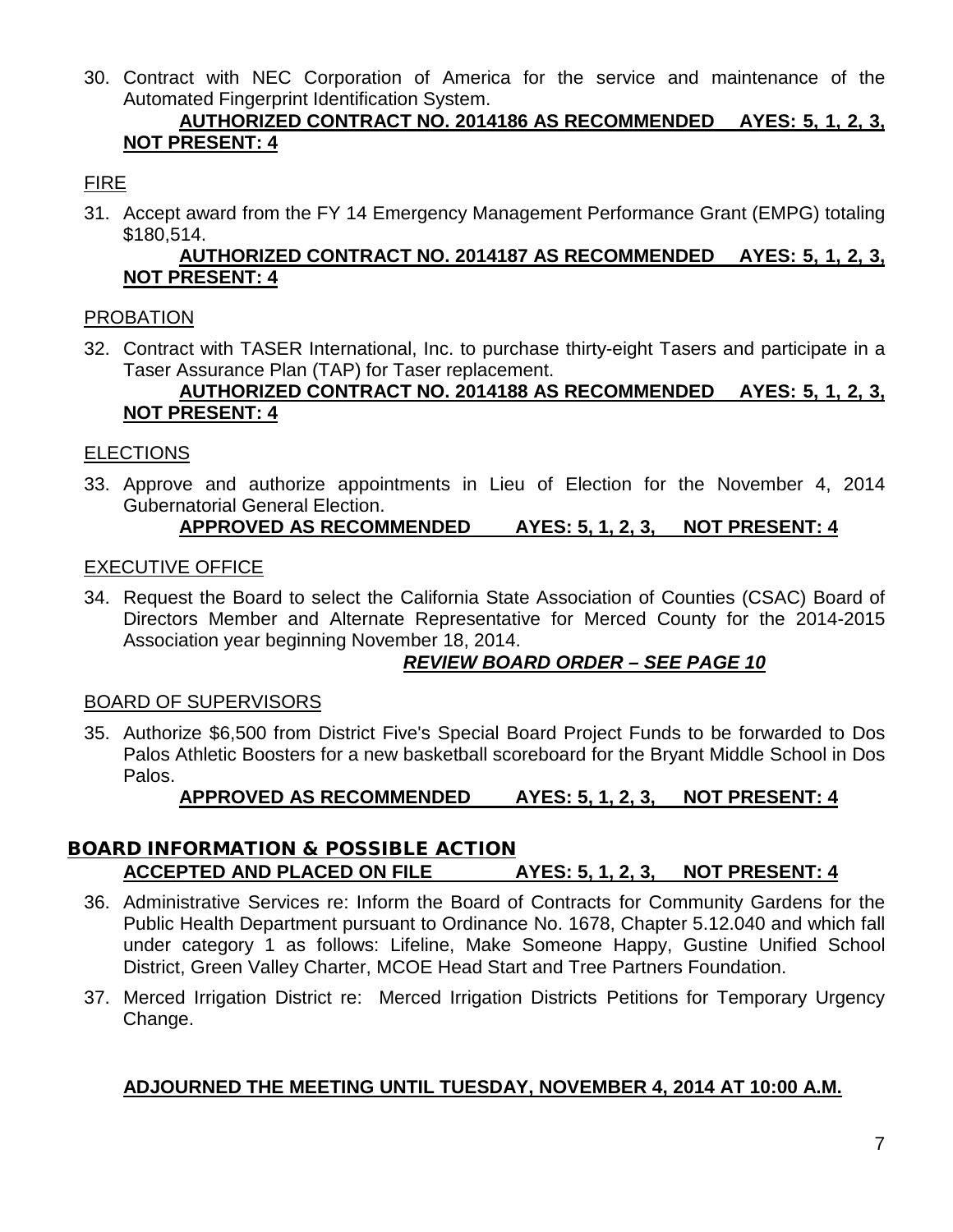#### **10:00 A.M. SCHEDULED ITEM 2014-10-21 PUBLIC OPPORTUNITY**

Dennis Jordan of Merced states it has come to his attention that his name was not on the ballot for the District 4 College Board of Trustees election. He spoke with elections and apparently the wrong ballots were sent out to District 4 and the same for absentee ballots.

Assessor/Recorder Barb Levey states they are aware of Mr. Jordan's situation and states that corrected ballots are going out and she will notify the appropriate individuals. Ms. Levey states they will make sure this type of error does not happen again. Present: O'Banion, Pedrozo, Walsh, Davis

Not Present: Kelsey

#### **10:00 A.M. SCHEDULED ITEM 2014-10-21 PRESENTATION-WATER UPDATE**

Supervisor Walsh submits Supplemental #1 – Draft Groundwater Ordinance and states no action today just discussion on draft urgency ordinance.

Supervisor O'Banion states the ordinance proposed is not an urgency ordinance.

Supervisor Walsh sates at this point there is urgency.

Supervisor Pedrozo gives background on the ordinance.

Supervisor O'Banion asks for clarification of the ordinance and urgency status.

County Executive Officer Jim Brown asks for assistance from Sarge Green who is an expert on the issue and also states the ordinance at this time is not considered an urgency ordinance.

Sarge Green of the California Water Institute submits and reviews a powerpoint on the Background, Process, Groundwater Findings, Subsidence Rate Maps and Photos, Legislation, Definitions, Sub-basins, Exemptions, and Implementation.

Environmental Health Director Ron Rowe reviews the Nitrate concentration study map.

Supervisor Walsh reviews the Ordinance Overview and Long Term Collaboration.

Mr. Brown reviews Primary Interest/Concerns, Well-Date/Information, Areas Requiring Guidance, and Next Steps in Ordinance Process.

Supervisor O'Banion submits into the record an email sent to him by Diana Pfitzer regarding the proposed ordinance.

Ron Martin, San Luis Water District, Chris White, General Manager of Central California Irrigation District and Amanda Carvajal, Executive Director of the Farm Bureau all speak in support of the proposed Ordinance.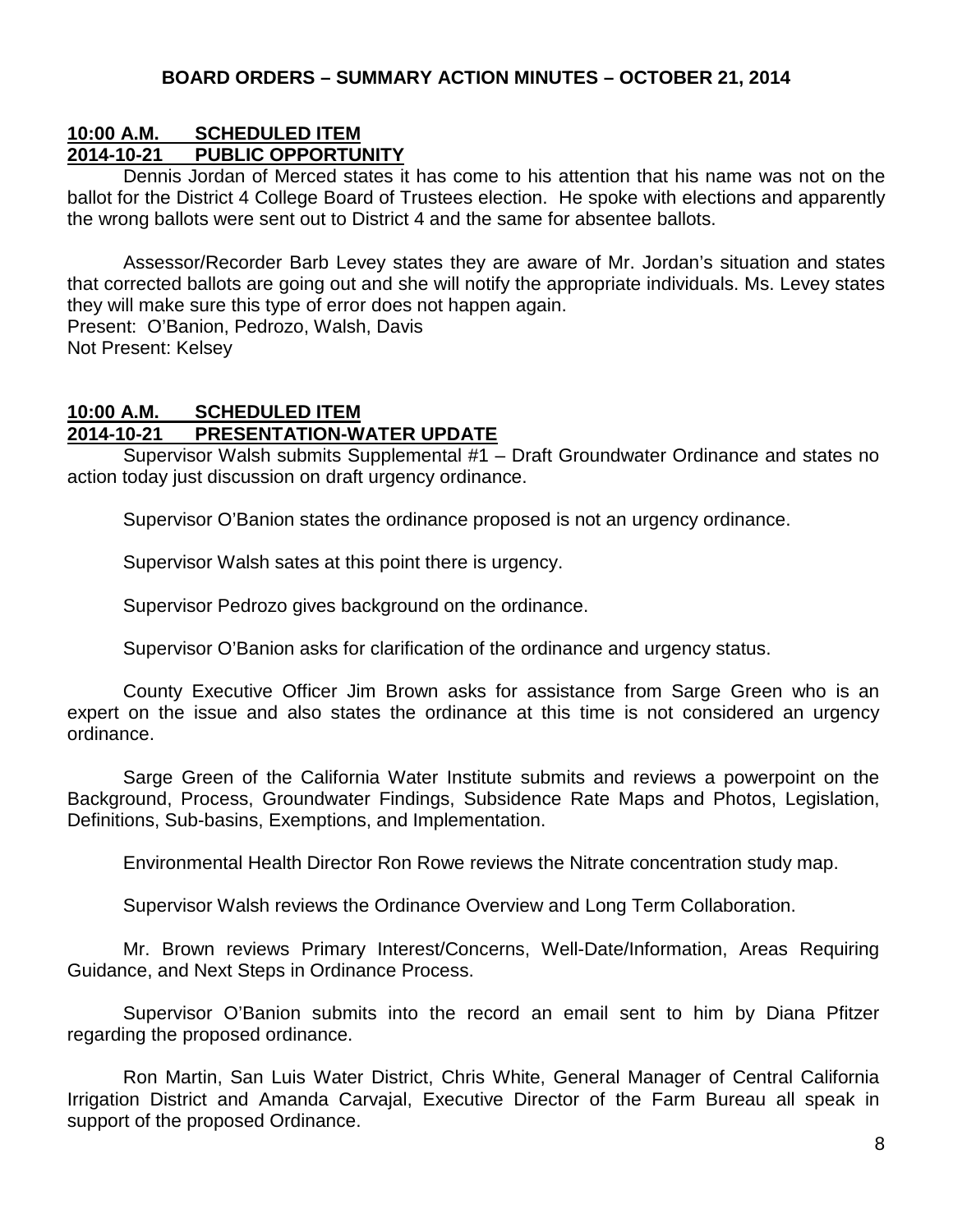Bob Weimur, Atwater resident, states he appreciates the diligence of staff drafting the ordinance and would like staff to keep in mind the difference in aquifers.

Mike Murphy, City Council, states he is here as an individual and urges Board members to be mindful and move expeditiously, water is dropping 2 feet a year and states this is an emergency issue.

The Board has discussion regarding the Local Agency Formation Commission's involvement in the process, private residential wells, who has authority, and where will appeals be sent.

Mr. Brown reads comments submitted by Supervisor Kelsey. Present: O'Banion, Pedrozo, Walsh, Davis Not Present: Kelsey

## **10:00 A.M. SCHEDULED ITEM**

## **2014-10-21 PRESENTATION-CALHOME GRANT APPLICATION**

Community and Economic Development Director Mark Hendrickson gives a powerpoint presentation on the CalHOME Grant Application.

Supervisor O'Banion states interest in further research.

Supervisor Pedrozo states he has been getting calls on domestic wells going dry and residents do not have the money to replace them.

The Board has further discussion on CDBG services for domestic wells, funding opportunities, and concerns of gifting public funds, and possible loans. Present: O'Banion, Pedrozo, Walsh, Davis Not present: Kelsey

# **10:00 A.M. SCHEDULED ITEM**

#### **2014-10-21 PUBLIC WORKS – PUBLIC HEARING-PROPOSED RESOLUTION**

The time and date previously set for a public hearing to consider a resolution for the general vacation of a portion of Dry Creek Road in the Snelling area.

Public Works Director Dana Hertfelder reviews the staff report.

The Chairman opens the public hearing and asks if there is anyone present wishing to speak. No one speaks. The Chairman closed the public hearing.

Upon motion of Supervisor Walsh, seconded by Supervisor Davis, duly carried, the Board adopts Resolution No. 2014-103 for the General Vacation of a portion of Dry Creek Road, located in the Snelling area.

Ayes: O'Banion, Pedrozo, Walsh, Davis Not Present: Kelsey